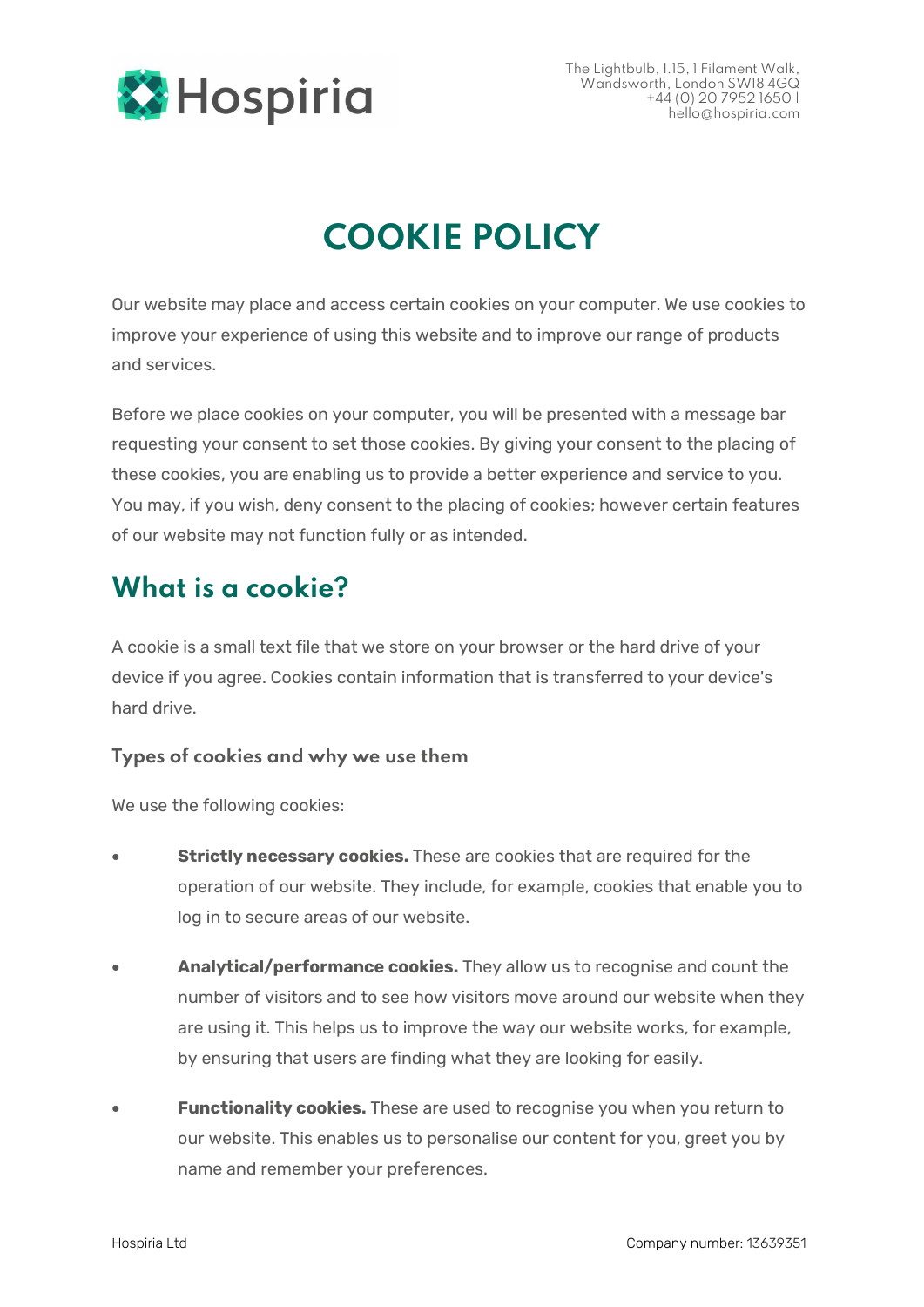**Targeting cookies.** These cookies record your visit to our website, the pages you have visited and the links you have followed. We will use this information to make our website and the information displayed on it more relevant to your interests. We may also share this information with third parties for this purpose.

You can find more information about the individual cookies we use and the purposes for which we use them in the table below:

| <b>Cookie</b>       | <b>Cookie Type</b>   | <b>Cookie Usage/Purpose</b>                             |
|---------------------|----------------------|---------------------------------------------------------|
| <b>Title</b>        |                      |                                                         |
|                     |                      |                                                         |
| XSRF-               | <b>XSRF-TOKEN</b>    | Prevent Cross-Site Request Forgery (XSRF/CSRF)          |
| <b>TOKEN</b>        |                      | attacks                                                 |
|                     |                      |                                                         |
| $-ga$               | $-ga$                | Used to distinguish users.                              |
| gid                 | $_{\text{q}}$        | Used to distinguish users.                              |
|                     |                      |                                                         |
| $-gat$ <sup>*</sup> | $-gat_$              | Used to distinguish users.                              |
| $_{\text{Ifa}}$     | $_{\mathsf{I}}$ Ifa  | Website domain only to set a unique identifier to       |
|                     |                      | separate different visitors.                            |
|                     |                      |                                                         |
| <b>Ifuuid</b>       | <b>Ifuuid</b>        |                                                         |
|                     |                      | Registers a unique ID for a website visitor, which logs |
|                     |                      | how the visitor uses the website. The data is used for  |
|                     |                      | statistics.                                             |
|                     |                      |                                                         |
| trustedst           | trustedstays_session | unique identifier for the user. Used by the system      |
| ays_sess            |                      | framework                                               |
| ion                 |                      |                                                         |
|                     |                      |                                                         |
| visited             | visited              | used to identify new visitors                           |
|                     |                      |                                                         |
| _hjClose            | _hjClosedSurveyInvit | Hotjar cookie that is set once a user interacts with an |
| dSurveyl            | es                   | External Link Survey invitation modal. It is used to    |
| nvites              |                      | ensure that the same invite does not reappear if it     |
|                     |                      |                                                         |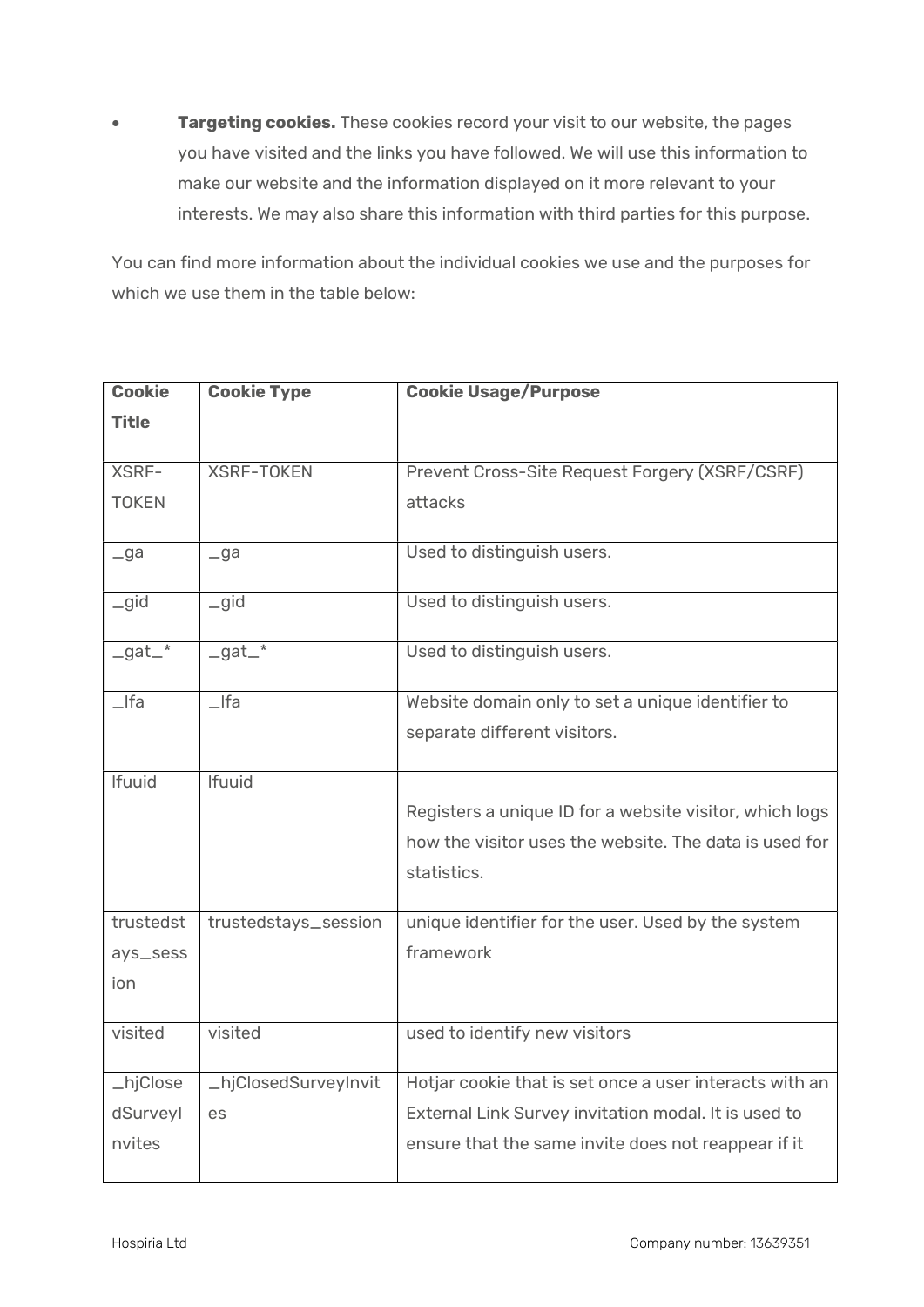|           |                    | has already been shown.                                     |
|-----------|--------------------|-------------------------------------------------------------|
| _hjDone   | _hjDonePolls       | Hotjar cookie that is set once a user completes a           |
| Polls     |                    | survey using the On-site Survey widget. It is used to       |
|           |                    | ensure that the same survey does not reappear if it         |
|           |                    | has already been filled in.                                 |
|           |                    |                                                             |
| _hjMinimi | _hjMinimizedPolls  | Hotjar cookie that is set once a user minimizes an          |
| zedPolls  |                    | On-site Survey widget. It is used to ensure that the        |
|           |                    | widget stays minimized when the user navigates              |
|           |                    | through your site.                                          |
| _hjShow   | _hjShownFeedbackM  | Hotjar cookie that is set when a user minimizes or          |
| nFeedbac  | essage             | completes Incoming Feedback. This is done so that           |
| kMessage  |                    | the Incoming Feedback will load as minimized                |
|           |                    | immediately if the user navigates to another page           |
|           |                    | where it is set to show.                                    |
|           |                    |                                                             |
| _hjSessio | _hjSessionTooLarge | Causes Hotjar to stop collecting data if a session          |
| nTooLarg  |                    | becomes too large. This is determined automatically         |
| е         |                    | by a signal from the WebSocket server if the session        |
|           |                    | size exceeds the limit.                                     |
| _hjSessio | _hjSessionRejected | If present, this cookie will be set to '1' for the duration |
| nRejecte  |                    | of a user's session, if Hotjar rejected the session         |
| d         |                    | from connecting to our WebSocket due to server              |
|           |                    | overload. This cookie is only applied in extremely rare     |
|           |                    | situations to prevent severe performance issues.            |
| _hjSessio | _hjSessionResumed  | A cookie that is set when a session/recording is            |
| nResume   |                    | reconnected to Hotjar servers after a break in              |
| d         |                    | connection.                                                 |
|           |                    |                                                             |
| $\_h$ jid | $\_h$ jid          | Hotjar cookie that is set when the customer first           |
|           |                    | lands on a page with the Hotjar script. It is used to       |
|           |                    | persist the Hotjar User ID, unique to that site on the      |
|           |                    | browser. This ensures that behavior in subsequent           |
|           |                    | visits to the same site will be attributed to the same      |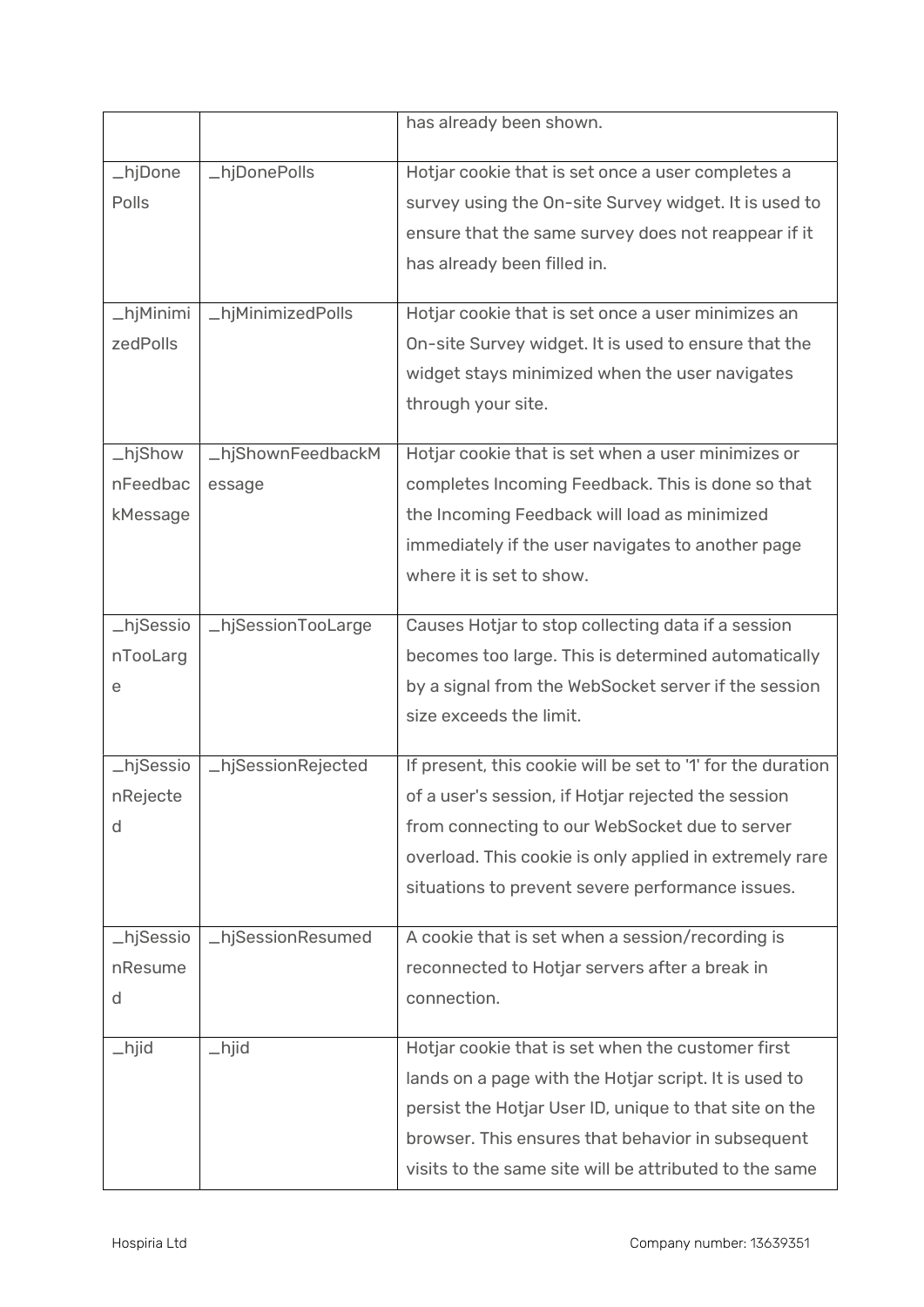|                       |                      | user ID.                                                  |
|-----------------------|----------------------|-----------------------------------------------------------|
|                       |                      |                                                           |
| $_{\text{-}}$ hjRecor | LhjRecordingLastActi | This should be found in Session storage (as opposed       |
| dingLast              | vity                 | to cookies). This gets updated when a user recording      |
| Activity              |                      | starts and when data is sent through the WebSocket        |
|                       |                      | (the user performs an action that Hotjar records).        |
| _hjTLDTe              | _hjTLDTest           | When the Hotjar script executes we try to determine       |
| st                    |                      | the most generic cookie path we should use, instead       |
|                       |                      | of the page hostname. This is done so that cookies        |
|                       |                      | can be shared across subdomains (where                    |
|                       |                      | applicable). To determine this, we try to store the       |
|                       |                      | _hjTLDTest cookie for different URL substring             |
|                       |                      | alternatives until it fails. After this check, the cookie |
|                       |                      | is removed.                                               |
|                       |                      |                                                           |
| _hjUserA              | LhjUserAttributesHas | User Attributes sent through the Hotjar Identify API      |
| ttributes             | h                    | are cached for the duration of the session in order to    |
| Hash                  |                      | know when an attribute has changed and needs to           |
|                       |                      | be updated.                                               |
| _hjCache              | _hjCachedUserAttribu | This cookie stores User Attributes which are sent         |
| dUserAttr             | tes                  | through the Hotjar Identify API, whenever the user is     |
| ibutes                |                      | not in the sample. Collected attributes will only be      |
|                       |                      | saved to Hotjar servers if the user interacts with a      |
|                       |                      | Hotjar Feedback tool, but the cookie will be used         |
|                       |                      | regardless of whether a Feedback tool is present.         |
|                       |                      |                                                           |
| _hjLocal              | _hjLocalStorageTest  | This cookie is used to check if the Hotjar Tracking       |
| StorageT              |                      | Script can use local storage. If it can, a value of 1 is  |
| est                   |                      | set in this cookie. The data stored                       |
|                       |                      | in_hjLocalStorageTest has no expiration time, but it      |
|                       |                      | is deleted almost immediately after it is created.        |
|                       |                      |                                                           |
| _hjInclud             | _hjIncludedInPagevie | This cookie is set to let Hotjar know whether that        |
| edInPage              | wSample              | user is included in the data sampling defined by your     |
| viewSam               |                      | site's pageview limit.                                    |
|                       |                      |                                                           |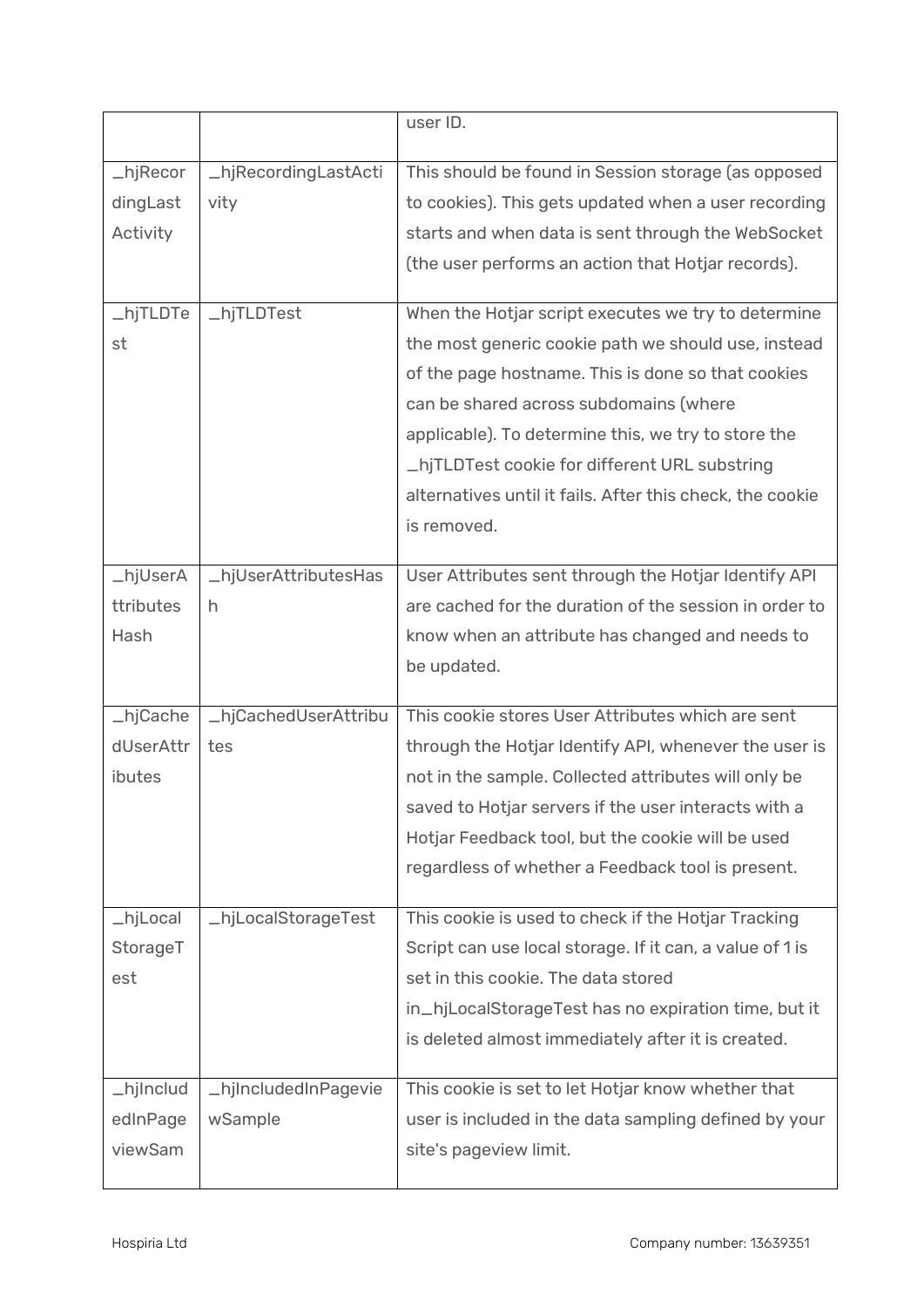| ple                           |                      |                                                         |
|-------------------------------|----------------------|---------------------------------------------------------|
| _hjInclud                     | _hjIncludedInSession | This cookie is set to let Hotjar know whether that      |
| edInSessi                     | Sample               | user is included in the data sampling defined by your   |
| onSample                      |                      | site's daily session limit.                             |
|                               |                      |                                                         |
| $_\text{h}$ j $_\text{Absol}$ | _hjAbsoluteSessionIn | This cookie is used to detect the first pageview        |
| uteSessio                     | Progress             | session of a user. This is a True/False flag set by the |
| nInProgre                     |                      | cookie.                                                 |
| SS                            |                      |                                                         |
|                               |                      |                                                         |
| _hjFirstS                     | _hjFirstSeen         | This is set to identify a new user's first session. It  |
| een                           |                      | stores a true/false value, indicating whether this was  |
|                               |                      | the first time Hotjar saw this user. It is used by      |
|                               |                      | Recording filters to identify new user sessions.        |
|                               |                      |                                                         |
| _hjViewp                      | _hjViewportId        | This stores information about the user viewport such    |
| ortid                         |                      | as size and dimensions.                                 |
|                               |                      |                                                         |
| $_{\text{-}}$ hjRecor         | _hjRecordingEnabled  | This is added when a Recording starts and is read       |
| dingEnabl                     |                      | when the recording module is initialized to see if the  |
| ed                            |                      | user is already in a recording in a particular session. |
|                               |                      |                                                         |

### Managing cookies

You can manage website cookies in your browser settings, and you always have the choice to change these settings by accepting, rejecting, or deleting cookies. If you choose to change your settings, you may find that certain functions and features will not work as intended. All browser settings are slightly different, so to manage cookies, you should refer to the relevant settings within your browser.

We understand that you may want to know more about cookies. Here are some useful resources that provide detailed information about types of cookies, how they are used, and how you can manage your cookie preferences: www.aboutcookies.org or www.allaboutcookies.org. Or you can contact us at any time via the contact details below.